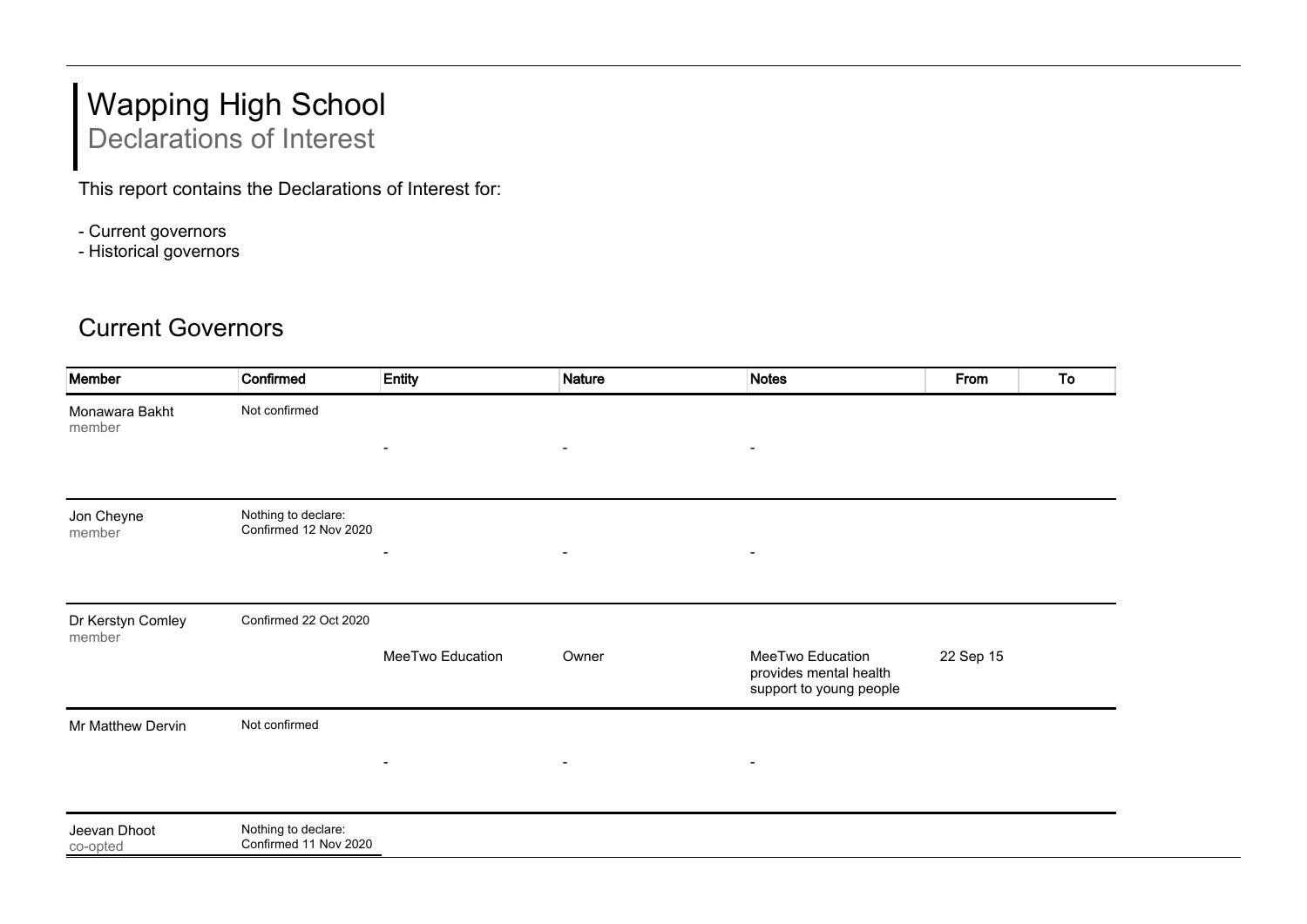| Jeevan Dhoot<br>co-opted              | Nothing to declare:<br>Confirmed 11 Nov 2020 | $\overline{\phantom{a}}$ | $\blacksquare$           |  |  |
|---------------------------------------|----------------------------------------------|--------------------------|--------------------------|--|--|
| Ms Tiffany Ingram<br>staff (teaching) | Nothing to declare:<br>Confirmed 22 Oct 2020 | $\overline{\phantom{a}}$ | $\overline{\phantom{a}}$ |  |  |
| Mrs Louise Instone                    | Nothing to declare:<br>Confirmed 28 Sep 2021 |                          |                          |  |  |
|                                       |                                              |                          |                          |  |  |
| Jason (aka Jake) Kemp<br>member       | Nothing to declare:<br>Confirmed 14 Oct 2021 |                          |                          |  |  |
| Lukas May<br>member                   | Not confirmed                                | $\overline{\phantom{a}}$ | $\blacksquare$           |  |  |
| Miss Marie McMahon<br>parent          | Nothing to declare:<br>Confirmed 22 Oct 2020 |                          |                          |  |  |
| Laura Mills<br>trustee                | Nothing to declare:<br>Confirmed 9 Dec 2020  |                          |                          |  |  |
| Ms Taysha Morgan<br>other             | Not confirmed                                |                          |                          |  |  |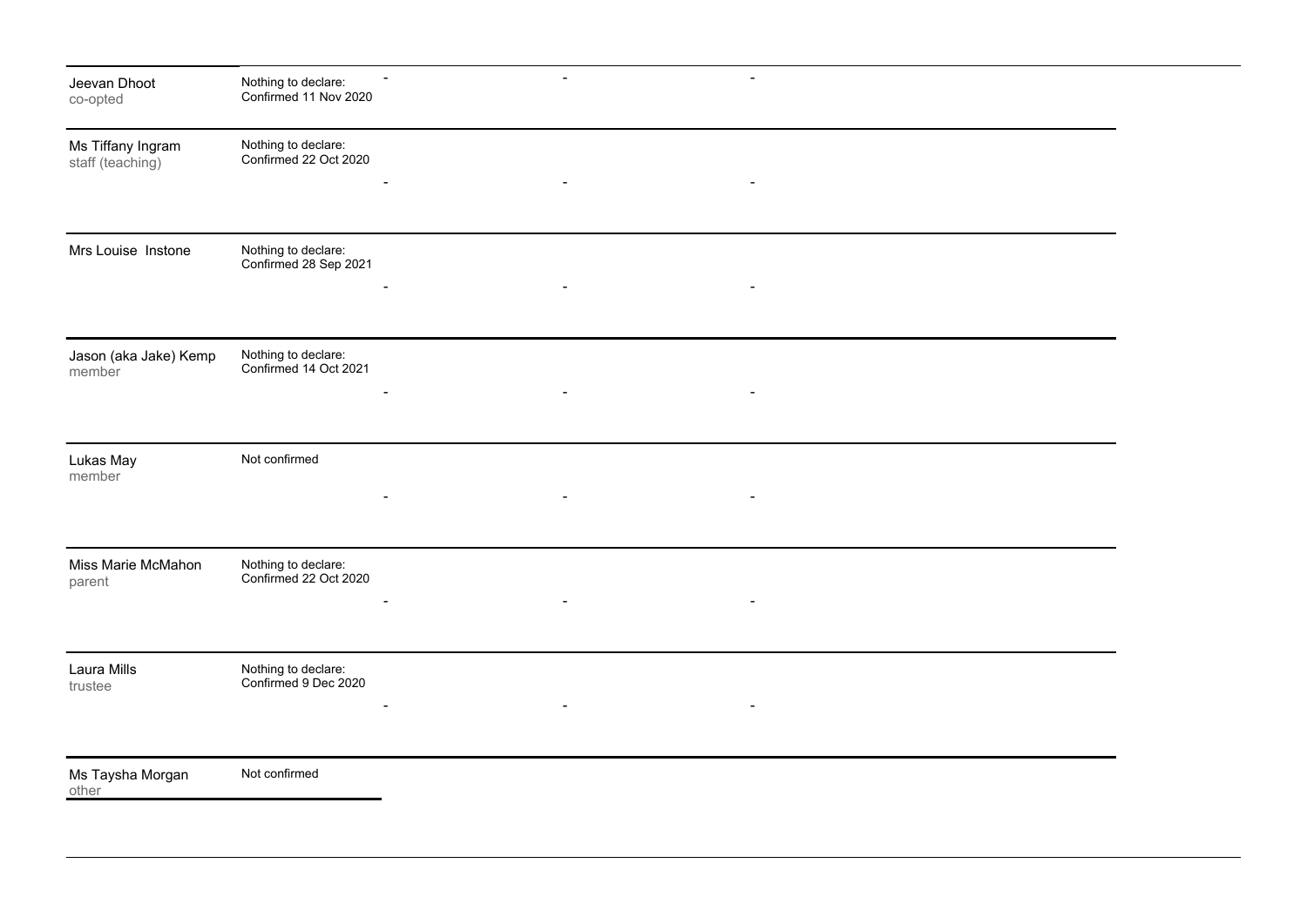| Ms Taysha Morgan<br>other            | Not confirmed                                |             | $\blacksquare$ | $\overline{\phantom{a}}$                                                        |  |
|--------------------------------------|----------------------------------------------|-------------|----------------|---------------------------------------------------------------------------------|--|
| Mr Gary Nelson<br>academyheadteacher | Nothing to declare:<br>Confirmed 20 Oct 2020 |             | $\blacksquare$ | $\blacksquare$                                                                  |  |
|                                      |                                              |             |                |                                                                                 |  |
| Meera Shah<br>co-opted               | Nothing to declare:<br>Confirmed 9 Nov 2020  |             | $\blacksquare$ | $\blacksquare$                                                                  |  |
| Julie Varley<br>co-opted             | Nothing to declare:<br>Confirmed 8 Nov 2020  |             | $\blacksquare$ | $\blacksquare$                                                                  |  |
| Mr Michael Wilson                    | Confirmed 9 Nov 2021                         |             |                |                                                                                 |  |
|                                      |                                              | <b>NAHT</b> | Volunteer      | (1) NAHT Wigan Branch<br>Secretary<br>(2) NAHT North West<br>Region Life Member |  |